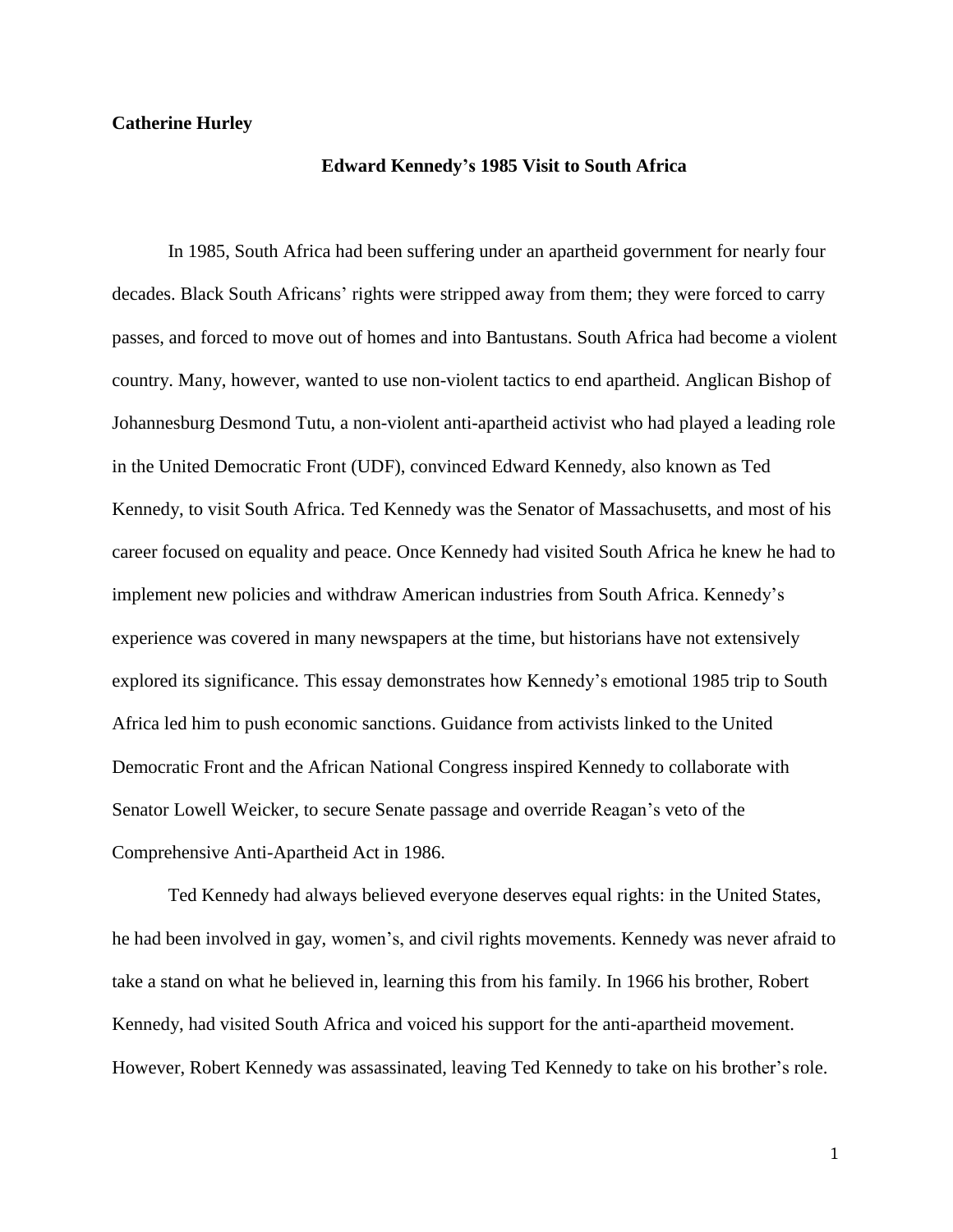At Robert's funeral, Ted gave the eulogy. He discussed his brother's accomplishments, but most importantly his brother's speech in 1966 at the University of Cape Town. Ted took from this speech and added his phrasing, "It is the shaping impulse of America that neither fate nor nature nor the irresistible tides of history, but the work of our own hands, matched to reason and principle, will determine our destiny" (Mettler 1968). After this speech, Kennedy would take on his brother's legacy and fight alongside anti-apartheid activists for South Africa.

In 1984, Ted Kennedy had met Desmond Tutu at a Robert Kennedy Fund event. The Robert Kennedy Fund is a human rights organization to teach others the importance of speaking truth to power. Tutu remembered the impact that Robert Kennedy's visit had made and suggested a return visit by a Kennedy family member to South Africa. Tutu believed it was crucial to keep the topic of apartheid circulating in the United States, mainly because Reagan was against sanctions (Miller Center Foundation 2016). Ted Kennedy agreed and landed in South Africa in January, 1985: here Ted would be faced with the hard truth of South African apartheid. Kennedy was in South Africa for one week and would visit Soweto (where Tutu lived), Brandfort (where Winnie Mandela was exiled), migrant workers hostels (where he spoke with ordinary South Africans), and Pollsmoor Prison (where Nelson Mandela was imprisoned).

#### **Kennedy's Critics and Allies in South Africa**

Kennedy's trip was controversial in the United States and South Africa. Kennedy was going against the Reagan administration and Afrikaner nationalists. Non-UDF anti-apartheid activists in South Africa were not happy about his visit. In an interview with an American journalist, Tutu explained how Kennedy was criticized by "the U.S. Ambassador, who lectures him. Everybody would lecture him." Tutu also quoted the U.S. ambassador as saying "that what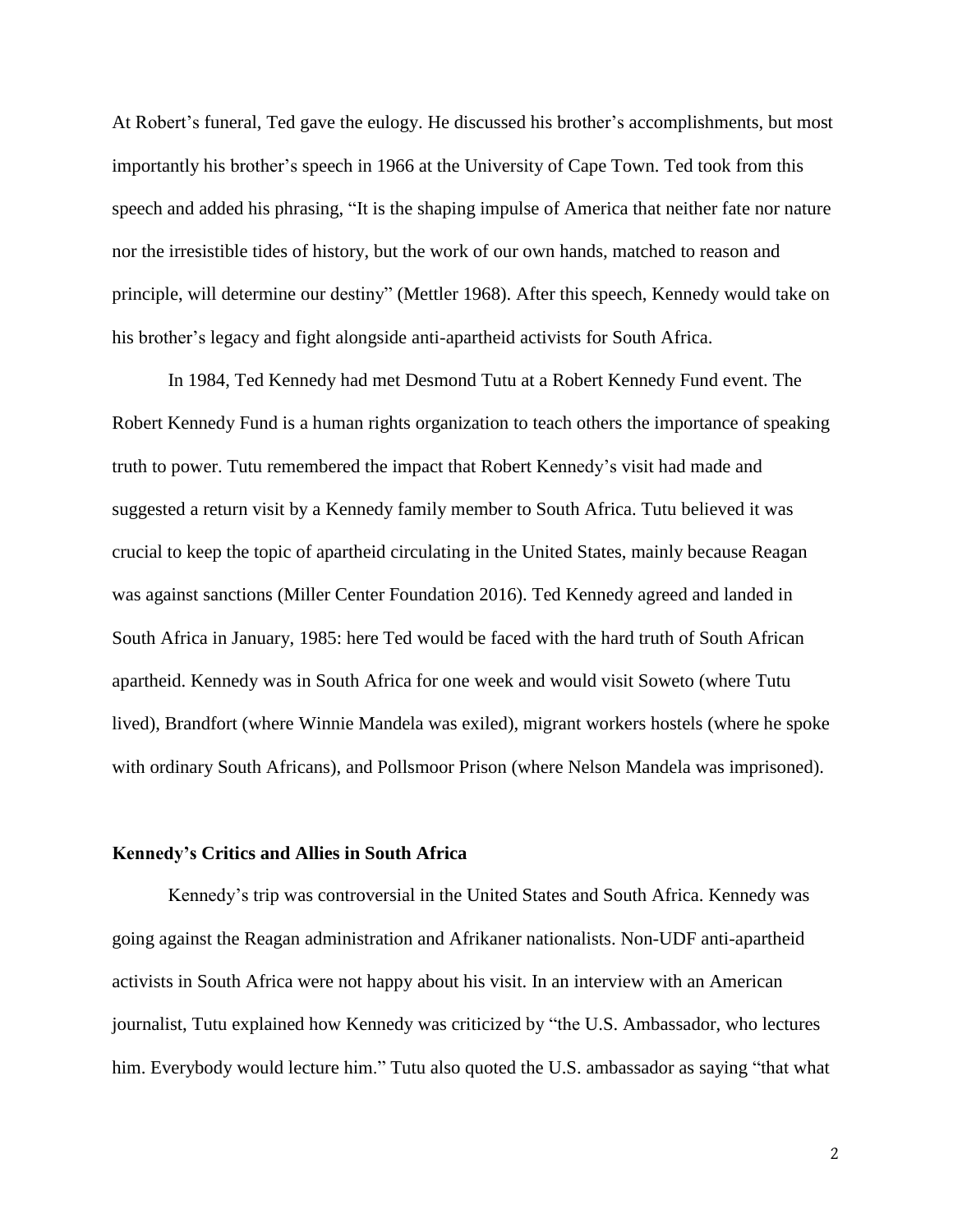he was doing was not kosher" (Miller Center Foundation 2016). Politically, the United States government did not believe Kennedy should make a trip to South Africa and advised him not to. However, Kennedy did not take this advice and decided to travel to South Africa anyway. When Kennedy had first landed, the Azanian People's Organization were protesting at the airport. This group was an anti-American and anti-capitalist group and opposed Kennedy's visit. They believed that apartheid should be resolved by blacks only, and no whites or outsiders should be involved.

However, the rally at the airport did not stop Kennedy from continuing his journey in South Africa, where he spent time with activists linked to the UDF and ANC. Kennedy's first night he ended up staying at Tutu's house in Soweto. This was very unusual for a political figure, and it was also completely illegal for a white man to be staying with a black man. At Tutu's house, he had a warmer welcome than at the airport. A group of about 500 people was standing outside with candlelight welcoming him. After his first night, he continued his journey through South Africa for a week. One of the most significant visits was with Winnie Mandela.

On his third day Kennedy had visited with Winnie Mandela, who was married to Nelson Mandela and banished for her activism to the rural Free State town of Brandfort. Although there is not much coverage on what words were spoken between Mrs. Mandela and Kennedy, the *New York Times* briefly covered the meeting. After the meeting, Mrs. Mandela was interviewed and asked if Kennedy's visit would bring change to the radically divided nation. She answered, "We have never really dreamed that our salvation lies with someone else. We believe our salvation lies in our hands. We do not think he can necessarily bring about meaningful change as such, but we do believe he could use the visit positively when he goes back home to inform the American public about conditions in this country" (Cowell 1985). Kennedy said he was inspired by her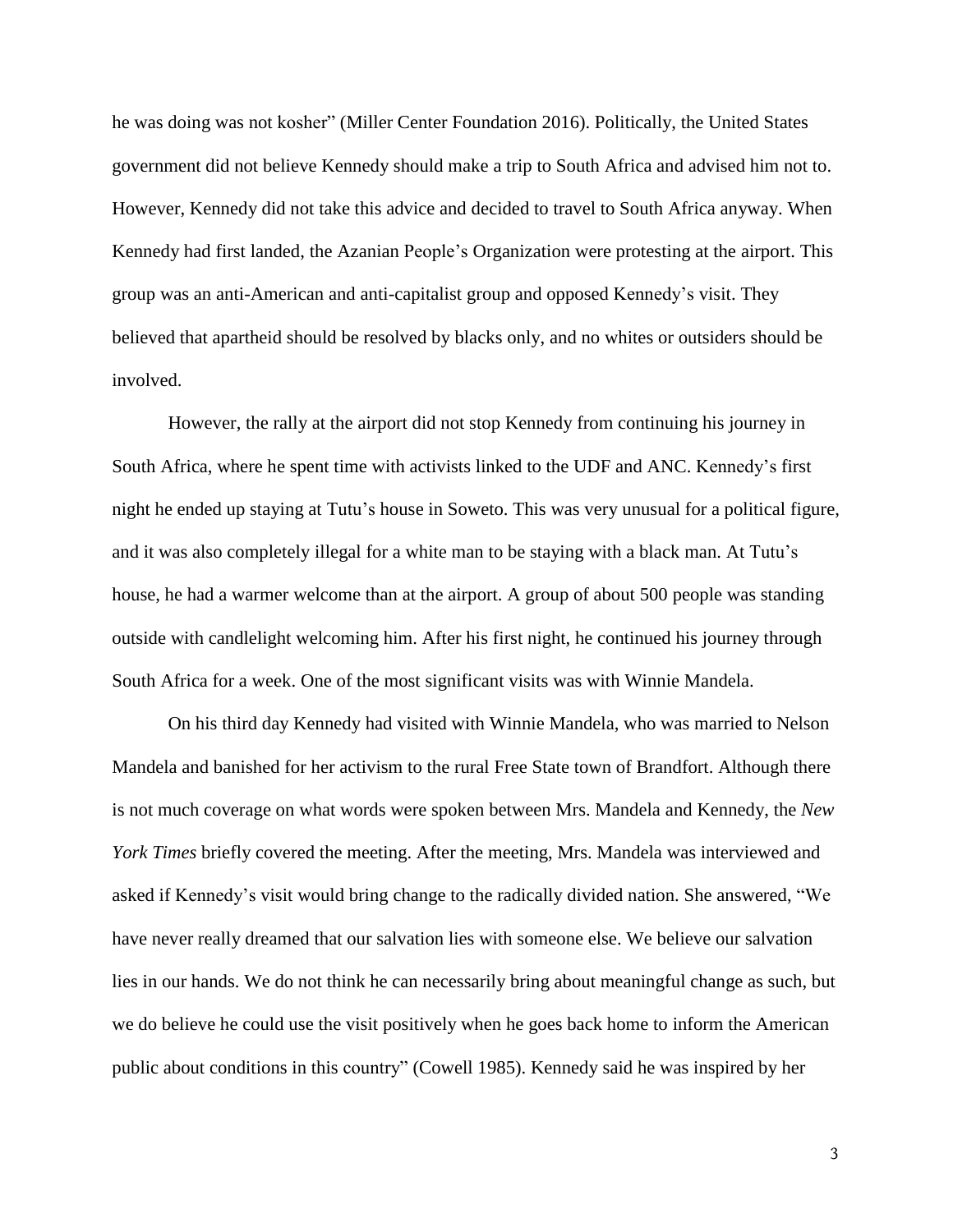hopes and beliefs in her country, and he would gather information and highlight the harshness of the system to bring this back to America.

Along his route through South Africa, Kennedy visited hostels for migrant workers. These were men who were forced to leave their families to work in order to support them. The quarters the men lived in were cramped and quite lonely. Wilson Ngobeni told Kennedy that the worst part was the loneliness, how much he and the other men missed seeing their families. However, they knew if they had stayed and had not left home their families were going to starve, and this way he could send money home for them to eat. After seeing this and talking with different men, Kennedy described the experience as, "One of the most distressing and despairing visits that I have made to any facility in my life. Here individuals are sought between trying to provide for their families or living with their families. That's alien to every kind of tradition in the Judeo-Christian ethic and I find it appalling today" (Horowitz 1986). After this experience, Kennedy described the people he met as "some of the most courageous, bravest, warmest men, women and children that I have ever met anywhere" (Cowell 1985).

A couple of days before Kennedy was supposed to leave, he wished to stop to see Nelson Mandela, at Pollsmoor Prison. The South African government would not allow Kennedy to see Mandela unless he signed a document saying he would not discuss political violence in his public statements. However, Tutu told him not to sign it for it was not worth it. Instead, Kennedy created an illegal protest outside the prison, calling for the release of Nelson Mandela. At this time Mandela was portrayed by many as a controversial figure who was for terrorism and communism. Kennedy, however, promoted Mandela as a great democrat and freedom fighter. Not many newspapers had covered this illegal protest from an American political figure. The *African Legacy* grabbed a quote from Kennedy during his protest, "Behind these walls are men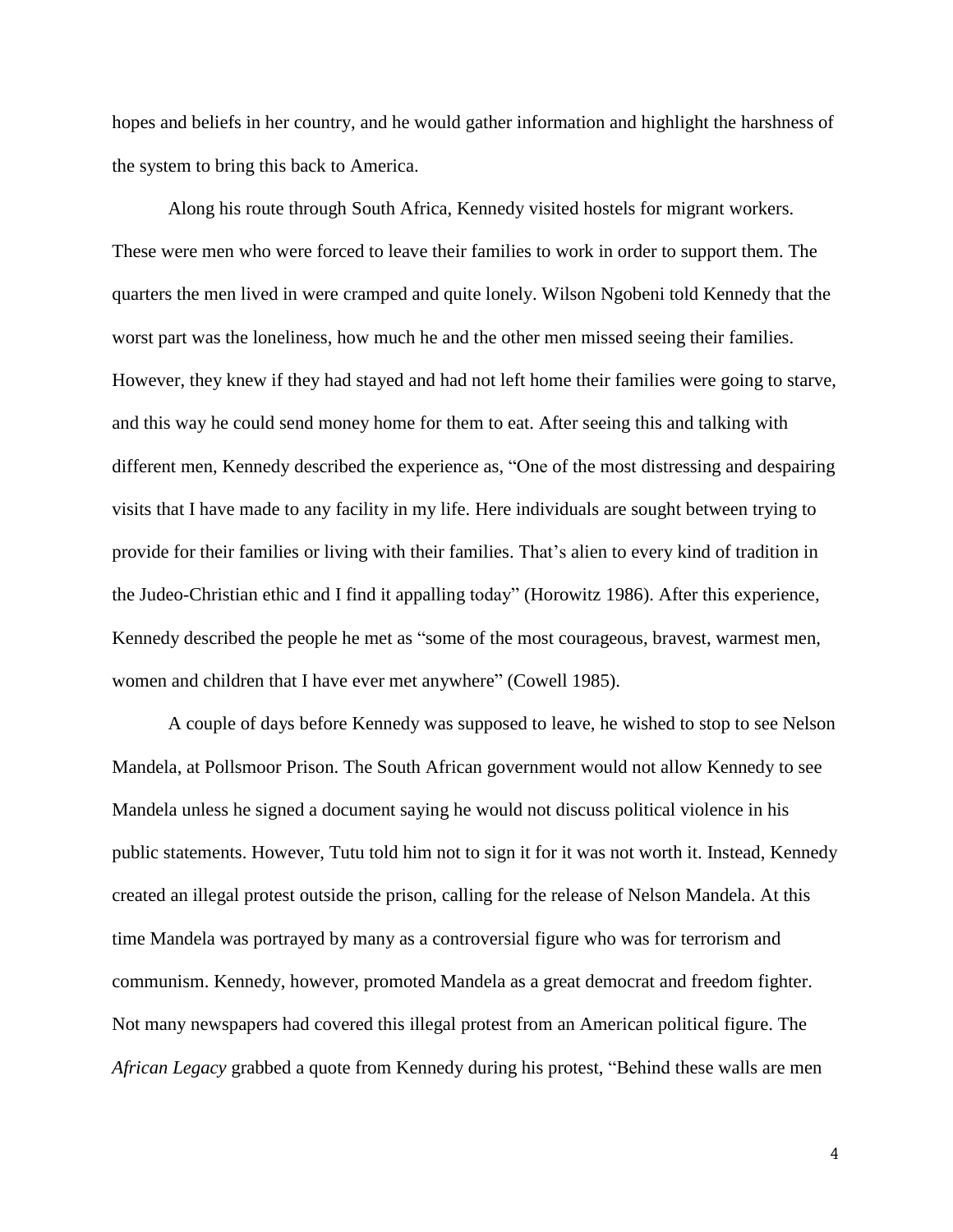that are deeply committed to the cause of freedom in this land" (Jacobs 2018). Years later, Mandela confirmed that they knew Kennedy was outside the walls protesting, and that he "gave us a lot of strength and hope, and the feeling that we had millions behind us both in our struggle against apartheid but our special situation in prison" (Jacobs 2018).

While the ANC activists were welcoming of Kennedy's visit as an opportunity to publicize their fight, AZAPO still opposed him. The last day of Kennedy's visit he was supposed to give a speech at Regina Mundi Cathedral in Soweto. Around 3,000 to 4,000 people assembled to hear Kennedy but in the crowd were 100 demonstrators from AZAPO. AZAPO chanted, "No more Kennedy!" (*New York Times* 1985). Tutu, who was hosting this, pleaded with the crowd to calm down, but in the end, the speech was canceled. There was such heavy police presence, and many people were growing angry with AZAPO. Senator Kennedy agreed to the cancellation, for he feared violence would break out and the police would have to interfere. This was the last thing Kennedy wanted to occur.

### **Kennedy's Return Home**

Kennedy's battle against apartheid continued when he returned home, when he met with several different media outlets. One in particular was *Good Day* with host Ellen Prose in January 1985. This was an American morning television show in Boston. Kennedy discussed his visit to South Africa and enlightened the viewers on precisely what he saw and how apartheid was affecting the black community. Kennedy explained there were about three hundred laws that affected black employment, living, citizenship, and education. The South African government was a "democracy" only for whites, while for blacks it was totalitarian. Prose asked Kennedy why he thinks American business are opposed to take a stand on apartheid. He replied: "Well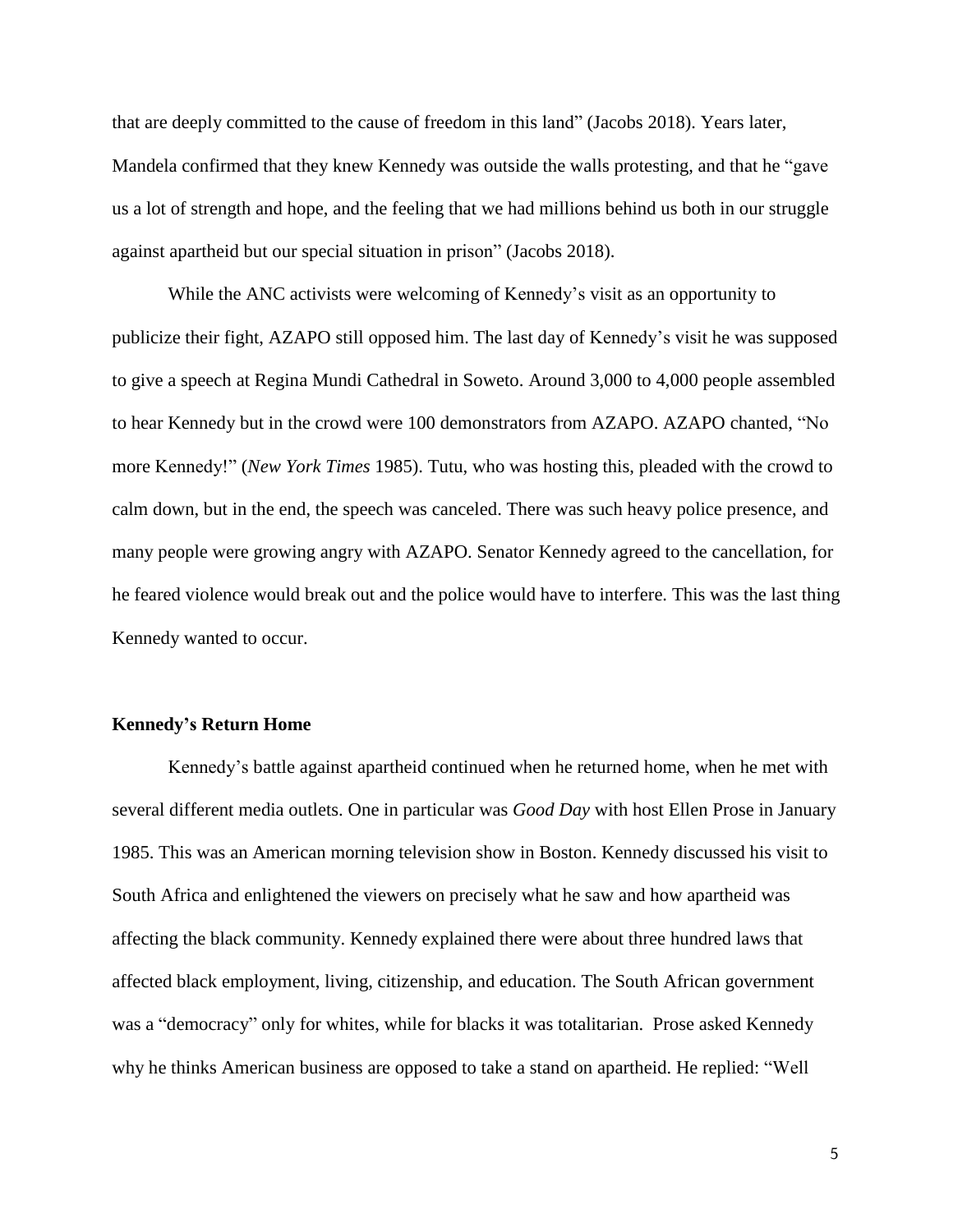first of all a number of them are opposed to apartheid… but many of the workers there say that the only real time the businesses are really concerned is when it means profits, they are not interested that the workers are discriminated or forced to separate from family" (*Good Morning* 1985). Kennedy believed many businesspeople may be personally opposed to apartheid but the main problem was profit. Kennedy had a great example of American business' human rights violations: if an American mine company had black African workers, 97% did not get to live or see their families, while white mine workers got to go home and were not separated. This was a prime example of how American industries were enforcing apartheid. Kennedy added that he was looking at the future relationship between South Africa and the United States: if America did not take part in ending apartheid, how would a future, truly democratic government look at the United States?

The United States government and the economy had a lot to lose when it came to dealing with apartheid. The United States had much economic income from South Africa; many American companies were placed in South Africa. Reagan's administration had what was called a "Constructive Engagement" policy. This policy allowed for certain export restrictions but would still allow a friendly relationship with the South African government, which was necessary for American economic and trading interest. Reagan claimed that this still, however, enabled Washington to influence South Africa towards a gradual change from apartheid. The Reagan administration envisioned, "The emergence in South Africa of a society with which the United States can pursue its varied interests in a full and friendly relationship, without constraint, embarrassment or political damage" (Davies 2008). But it was never really in the United States' interest to interfere with apartheid for it would cause an economic decline and American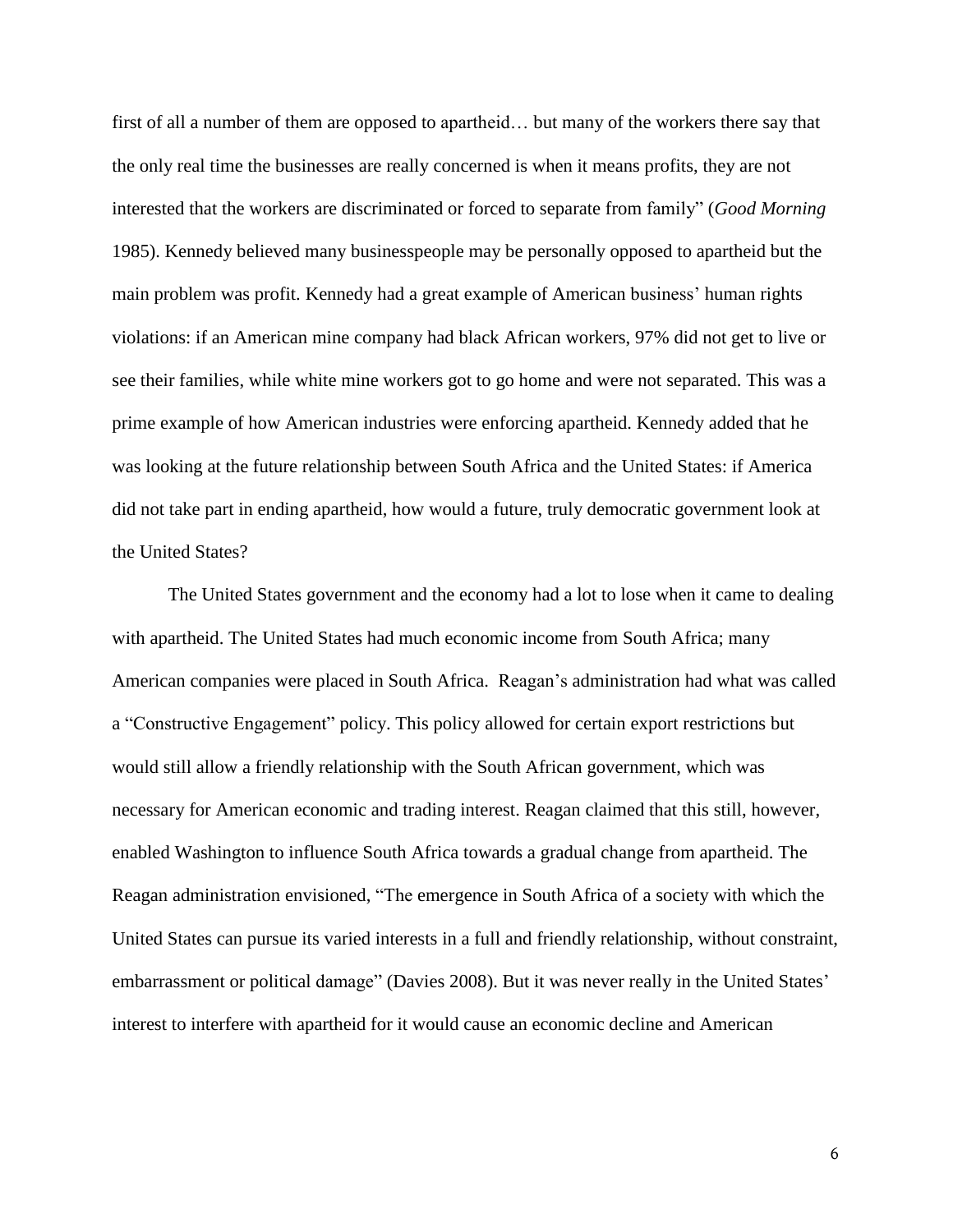business to lose thousands of dollars. Kennedy realized after meeting with many people in South Africa that the people wanted political change, radical change, and economic sanctions.

#### **The Comprehensive Anti-Apartheid Act of 1986**

Once Kennedy returned home, he began working with Senate on a policy that was far different from constructive engagement. However Kennedy was faced with a problem; it was difficult for Kennedy to push his policy though because he was a Democrat while the President and the majority of the Senate were Republicans. Kennedy worked to gain some Republicans on his side: on March 7, 1985, Kennedy and Republican Senator Lowell Weicker introduced the Anti-Apartheid Act.

The Anti-Apartheid Act prohibited four kinds of economic engagement. First, new loans by U.S. banks to the government of South Africa. Second, new investments in South Africa by U.S. companies. Third, the sale of computers to the South Africa government. Fourth, the importation of Krugerrands, a gold coin prized by collectors. Kennedy stated to the press, "We cannot continue policies that encourage American to invest in racism or profit from apartheid… There will be stronger steps to come if South Africa continues its oppressive ways" (Horowitz 2014). Kennedy believed that if United States companies no longer were involved in South Africa, it would prove to the government and people of South Africa that the United States does not support apartheid. However, Reagan did oppose this policy and believed in continuing his constructive engagement. Kennedy was not happy about this and would not take no as an answer. He went to Senate and got them to pass a resolution, 89-4. Even though Kennedy teamed up with Republican Weicker, crossing Reagan was difficult. The Foreign Relations Committee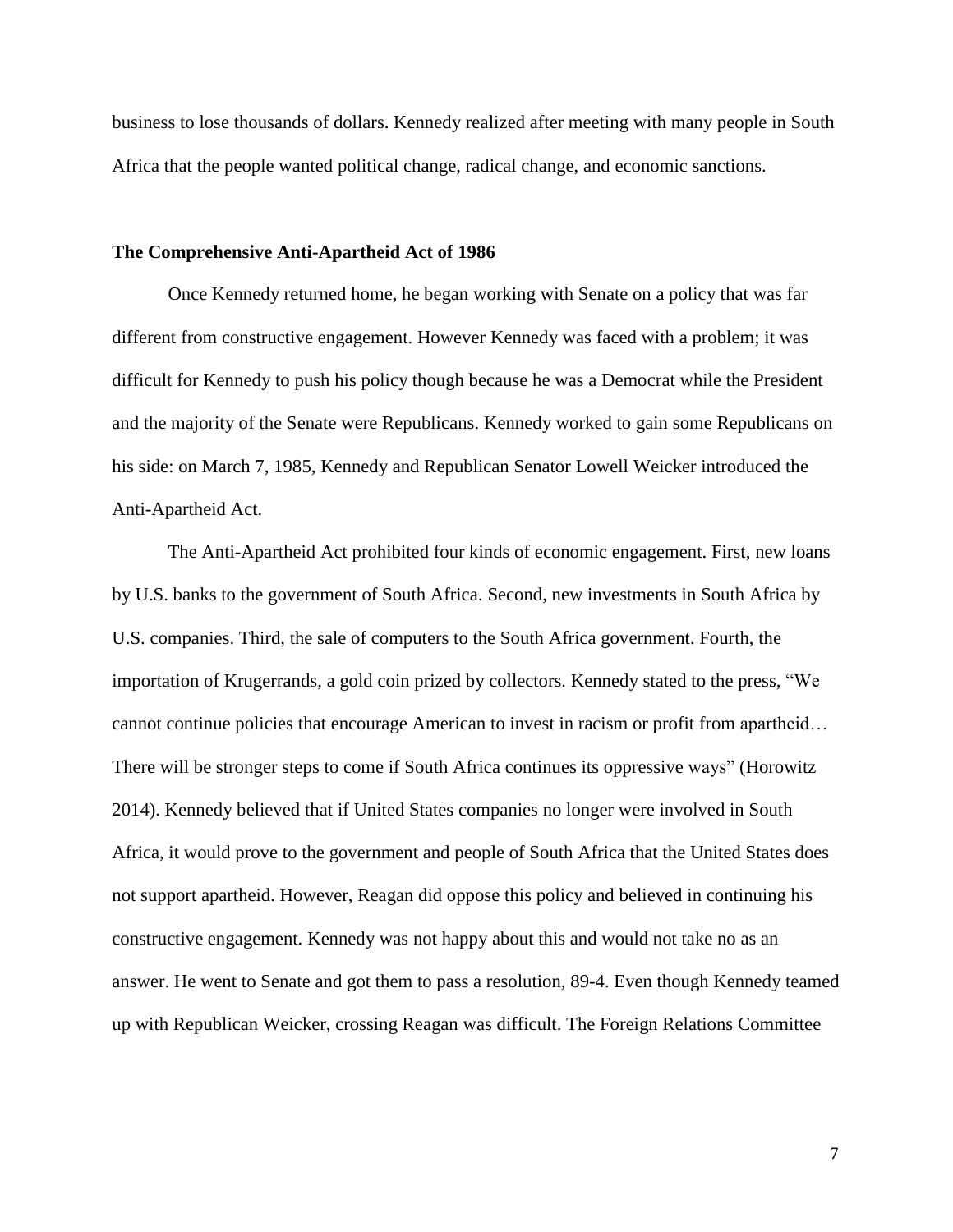defeated the bill by 9-7. However, Christopher Dodd, a Democrat, backed the bill and was able to push two sanctions through: no bank loans or computer sales were allowed with South Africa.

In October of 1986, Congress passed the Comprehensive Anti-Apartheid Act. Reagan had vetoed this bill initially, but Congress overruled his veto. This act was a watered-down version of Kennedy-Weicker bill, but this was a victory for Kennedy and his South African allies. The act had sanctions that Reagan had opposed: "Barring import of South Africa coal, iron, steel, Krugerrands, and agriculture products, banning new corporate investments in South Africa and new loans to government agencies" (Horowitz 2014). Reagan did had originally vetoed this because he feared the amount of money that would be lost.

The Comprehensive Anti-Apartheid Act did have an impact on South Africa. In February 1990, Nelson Mandela was released from prison. Kennedy heard this great news and invited Mandela to visit Boston. Kennedy and Mandela had a luncheon at the Kennedy Library. Here Kennedy told the media, "We will not give up, we will not give in until apartheid has been wiped off the face of the Earth" (Horowitz 2014).

Ted Kennedy's visit to South Africa made a difference for the South African people. In 2012, Kennedy was posthumously given the government Order of the Companions of O.R. Tambo in Gold, "an order of peace, co-operation and active expression of solidarity and support" (Schwitzer 2012). Ted Kennedy Jr. flew back to South Africa to accept, honoring Senator Kennedy's work battling apartheid. Kennedy's son explained of anti-apartheid activists, "They were once considered Communists and terrorists and revolutionaries, and now many of those people are now in position of power. Now they are considered mothers and fathers of the country" (Schwitzer 2012). Kennedy's legacy will live on in South Africa and the United States.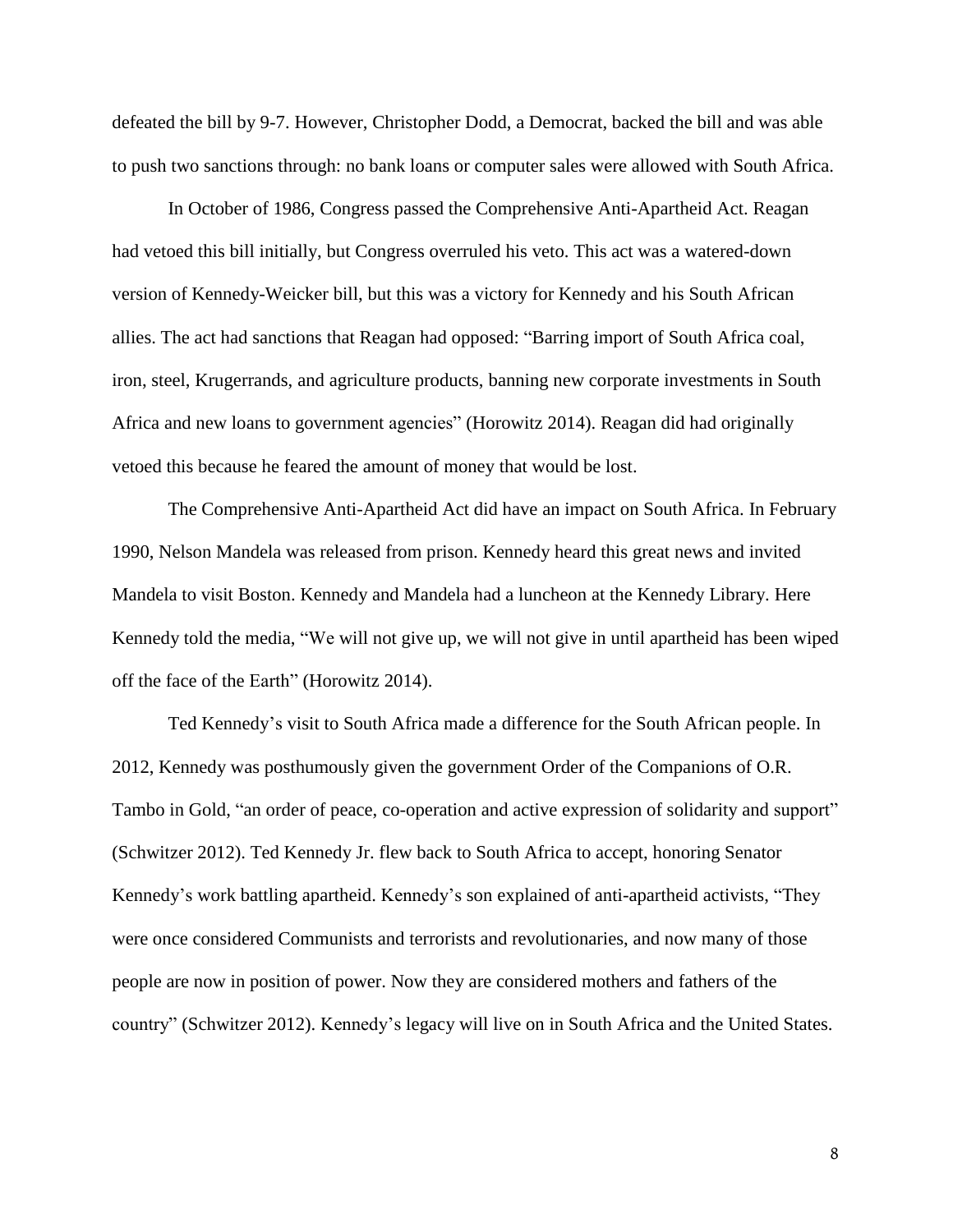# **References**

Cowell, Alan. 1985. "Pretoria Bars Ended it with Black." *New York Times,* January 10, 1985. [https://www.nytimes.com/1985/01/10/world/pretoria-bars-kennedy-visit-with-black.html.](https://www.nytimes.com/1985/01/10/world/pretoria-bars-kennedy-visit-with-black.html)

Cowell, Alan. 1985. "Soweto Protest Blocks Kennedy Speech." *New York Times,* January 14, 1985. <https://www.nytimes.com/1985/01/14/world/soweto-protest-blocks-kennedy-speech.html>

Davies, Joanne E. 2008. "South Africa and Constructive Engagement: Lessons Learned.?" *Journal of Southern African Studies,* Vol. 34, No. 1 (Mar., 2008).

*Good Morning.* 1985. "Senator Kennedy's Very Emotional Trip to South Africa with Teddy Jr. and Kara." [https://www.youtube.com/watch?v=J8A-WUJd2Bs.](https://www.youtube.com/watch?v=J8A-WUJd2Bs)

Horowitz, Craig. 2014. *The Legislative Legacy of Edward M. Kennedy*. Jefferson, NC: McFarland.

Jacobs, Sean. 2018. "Ted Kennedy's African Legacy." *Africa is a country*. <https://africasacountry.com/2009/08/ted-kennedys-legacy-in-africa>

Mettler, Katie. 1968. "Those he touched: Ted Kennedy's heartbreaking eulogy for his slain brother, Bobby." *Washington Post* (June 8).

https://www.washingtonpost.com/news/retropolis/wp/2018/06/08/those-he-touched-ted-